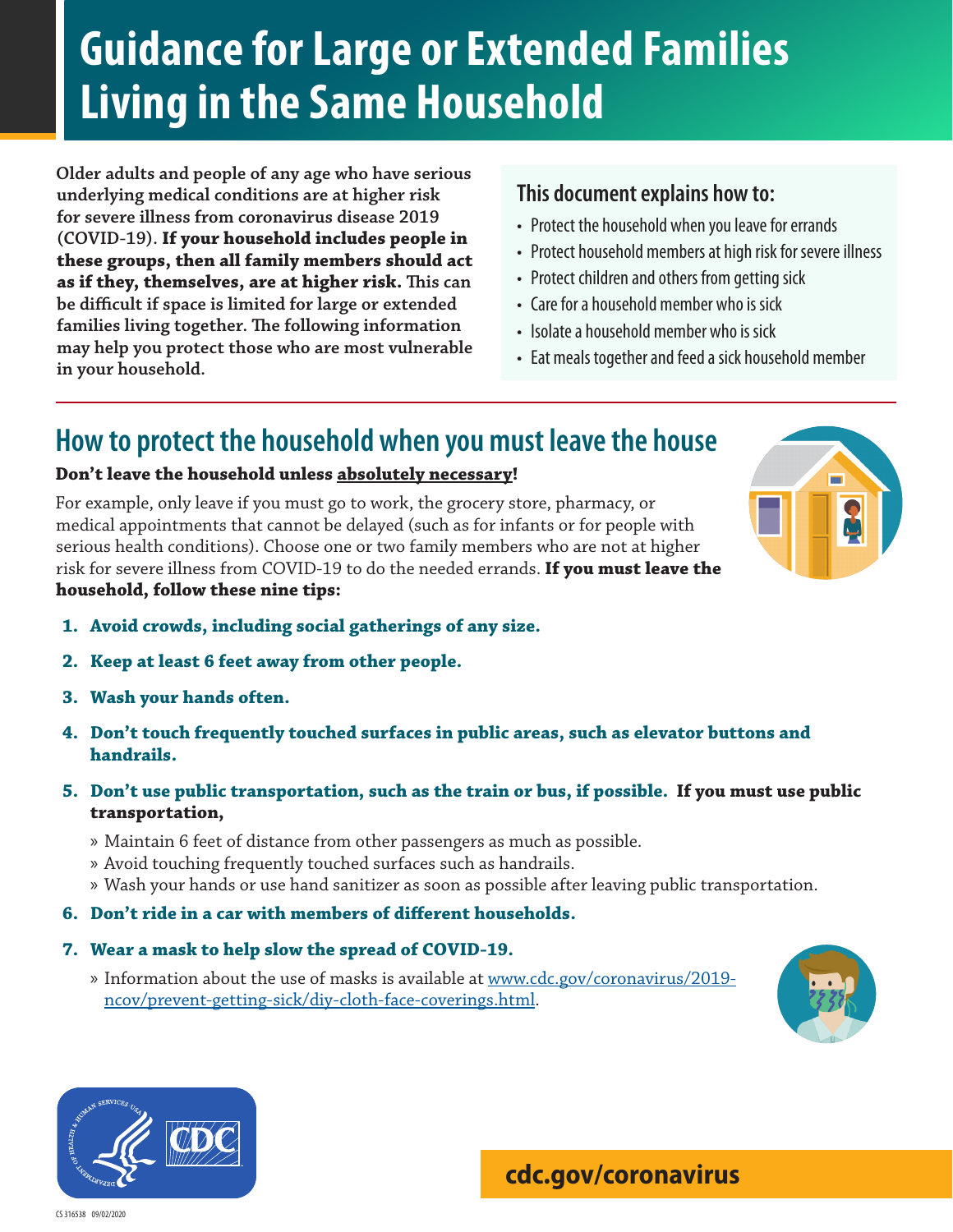### **8. Wash your hands immediately when you return home.**

**9. Maintain a physical distance between you and those at higher risk in your household.**  For example, avoid hugging, kissing, or sharing food or drinks.

You can find more information about running essential errands at www.cdc.gov/coronavirus/2019-ncov/ daily-life-coping/essential-goods-services.html.

## **How to protect members of the household who are at higher risk for severe illness**

Adults 65 or older and people who have serious underlying medical conditions are at highest risk of severe illness from COVID-19. **If your household includes people in these groups, then all family members should act as if they, themselves, are at higher risk.** 

**Here are seven ways to protect your household members.**

- **1. Stay home as much as possible.**
- **2. Wash your hands often,** especially after you have been in a public place or after blowing your nose, coughing, or sneezing. Information on when and how to wash hands can be found here: www.cdc.gov/handwashing/when-how-handwashing.html.
- **3. Use an alcohol-based hand sanitizer that contains at least 60% alcohol if you can't wash with soap and water.**
	- » Place a dime-sized amount in your palm and rub your hands together, covering all parts of your hand, fingers, and nails until they feel dry.

#### **4. Don't touch your eyes, nose, and mouth with unwashed hands.**

#### **5. Cover your coughs and sneezes.**

- » If you cough or sneeze, cover your mouth and nose with a tissue or use the inside of your elbow.
- » Throw used tissues in the trash.
- » Immediately wash your hands.

### **6. Clean and then disinfect your home.**

- » Wear disposable gloves, if available.
- » Clean frequently touched surfaces daily with soap and water or other detergents. This includes tables, doorknobs, light switches, countertops, handles, desks, phones, keyboards, toilets, faucets, and sinks.
- » Then, use an EPA-registered disinfectant that is appropriate for the surface. Follow the instructions on the label for safe and effective use of the cleaning product. Disinfectants are chemicals that kill germs on surfaces.

EPA-registered disinfectants are listed here: www.epa.gov/pesticide-registration/list-n-disinfectants-useagainst-sars-cov-2.

More about cleaning and disinfecting can be found here: www.cdc.gov/coronavirus/2019-ncov/preventgetting-sick/cleaning-disinfection.html

### **7. Don't have visitors unless they need to be in your home.**

You can find more information at www.cdc.gov/coronavirus/2019-ncov/need-extra-precautions/people-athigher-risk.html.





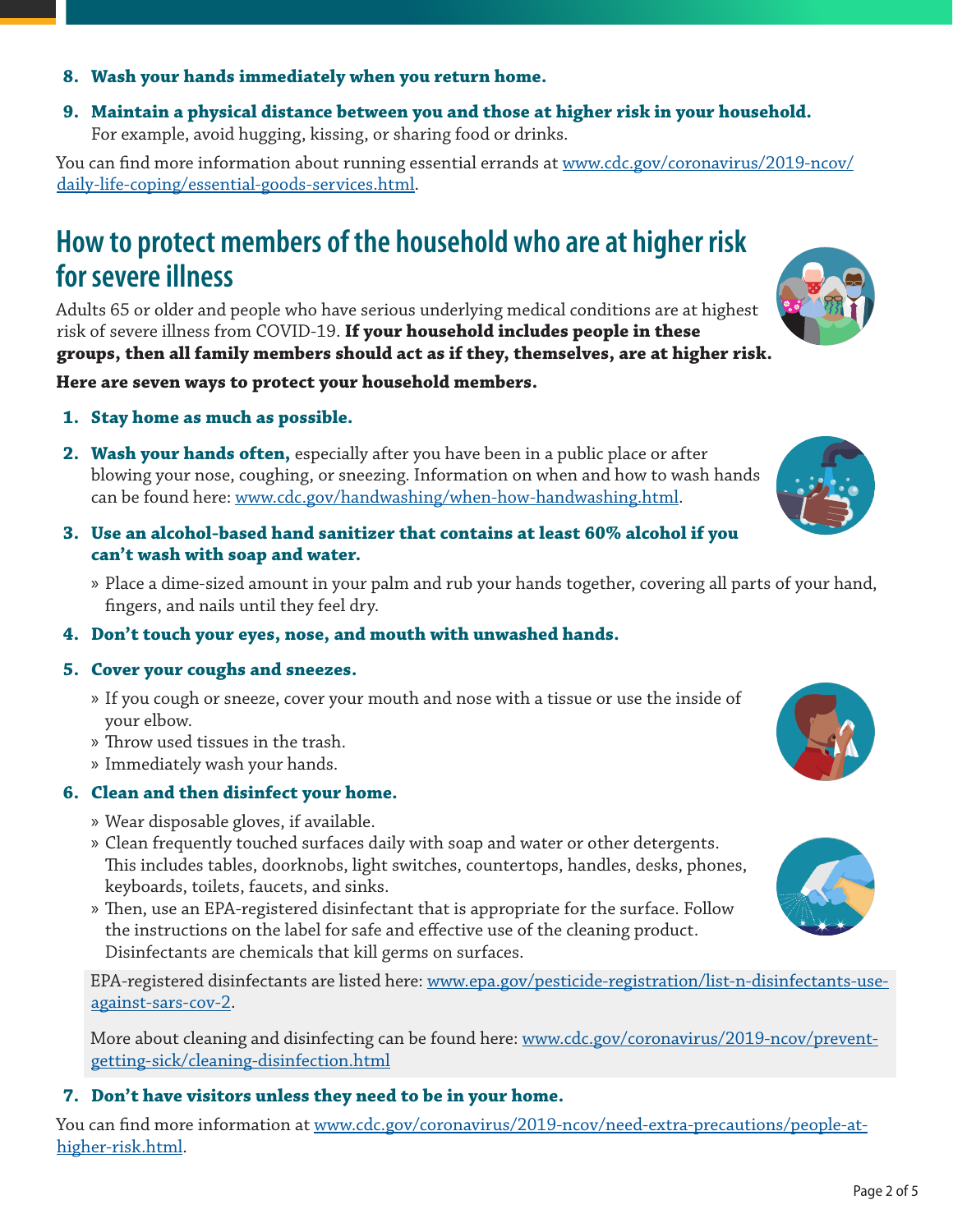# **How to protect children and others from getting sick**

Adults 65 years and older and people who have serious medical conditions should avoid caring for the children in their household, if possible. If people at higher risk must care for the children in their household, the children in their care should not have contact with individuals outside the household.

### **Follow these five tips to help protect children and others from getting sick.**

- **1. Teach children the same things everyone should do to stay healthy.** Children and other people can spread the virus even if they don't show symptoms. Learn more at <u>www.cdc.gov/coronavirus/2019-ncov/</u> prevent-getting-sick/how-covid-spreads.html.
- **2. Don't let children have in-person playdates with children from other households.**
- **3. Teach children who are playing outside to stay 6 feet away from anyone who is not in their own household.**
- **4. Help children stay connected to their friends through video chats and phone calls.**
- **5. Teach children to wash their hands.** Explain that hand washing can keep them healthy and stop the virus from spreading to others.
	- » **Wet** your hands with clean, running water (warm or cold), turn off the tap, and apply soap.
	- » **Lather** your hands by rubbing them together with the soap. Lather the backs of your hands, between your fingers, and under your nails.
	- » **Scrub** your hands for at least 20 seconds.
	- » **Rinse** your hands well under clean, running water.
	- » **Dry** your hands using a clean towel or air dry them.

You can find more information about caring for children at www.cdc.gov/coronavirus/2019-ncov/daily-lifecoping/children.html.

### **How to care for a household member who is sick**

Most people who get sick with COVID-19 will have only mild illness and should stay at home to recover. Care at home can help stop the spread of COVID-19 and help protect people who are at risk for getting seriously ill from COVID-19.

#### **If you are caring for someone who is sick at home, follow these six tips:**

- **1. Have the person stay in one room, away from other people, including yourself, as much as possible.**
- **2. Have them use a separate bathroom, if possible.**
- **3. Look for emergency warning signs\* for COVID-19. If someone is showing any of these signs, seek emergency medical care immediately:**
	- » Trouble breathing
	- » Persistent pain or pressure in the chest
	- » New confusion
	- » Inability to wake or stay awake
	- » Bluish lips or face
	- \* This list is not all possible symptoms. Please call your medical provider for any other symptoms that are severe or concerning to you.



**6 ft**

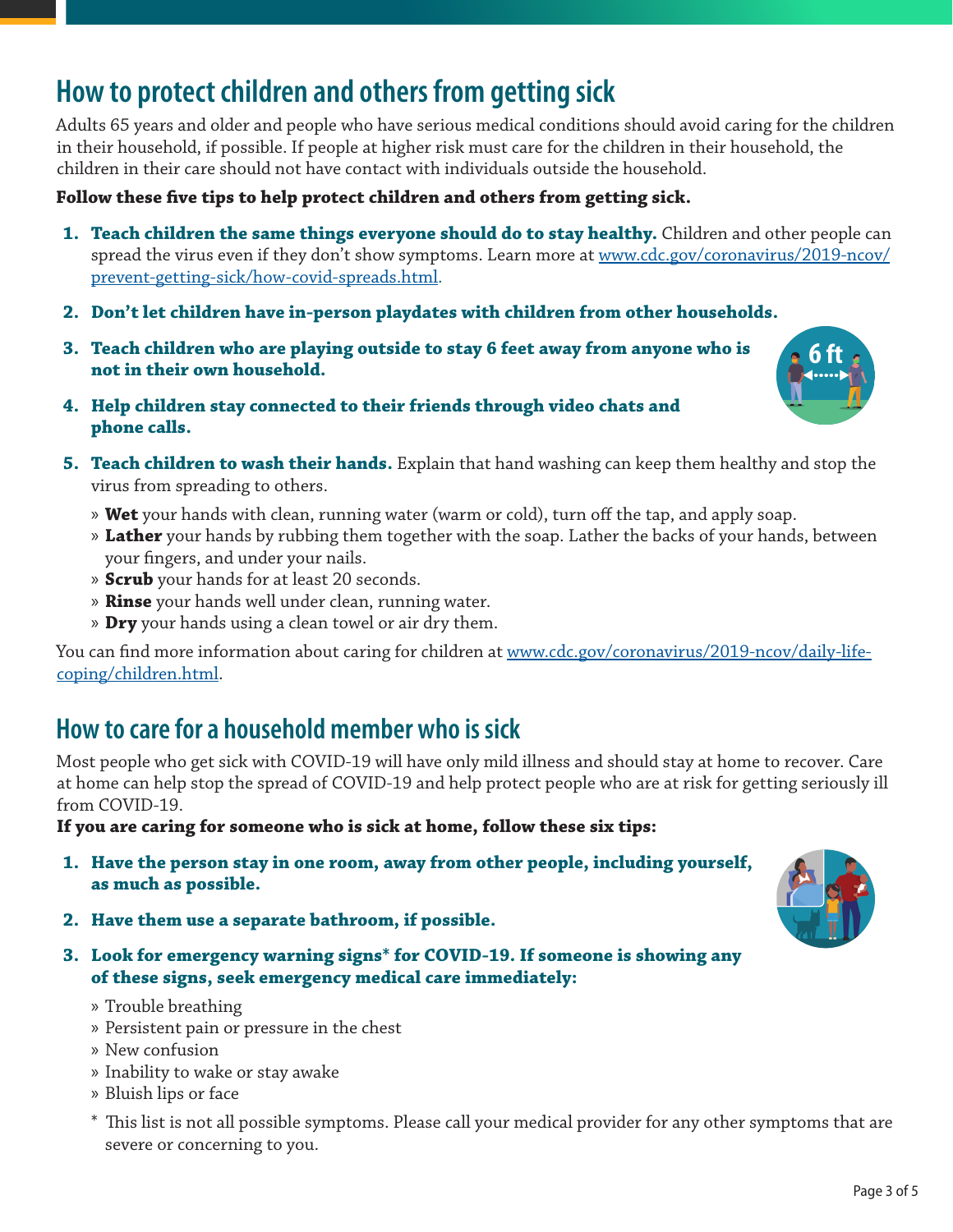### **4. Make sure the person with COVID-19 does the following:**

- » Drinks a lot of fluids to stay hydrated
- » Rests at home
- » Uses over-the-counter medicines to help with symptoms (after talking to their doctor)

For most people, symptoms last a few days and they get better after a week.

### **5. Have their doctor's phone number on hand, and call their doctor if the person with COVID-19 gets sicker.**

If English is your second language, a household member should know how to ask for an interpreter.

**6. Call 911 for medical emergencies.** Tell the 911 operator that the patient has or is suspected to have COVID-19.

If English is your second language, a household member should know how to ask for an interpreter.

You can find more information about caring for someone who is sick at www.cdc.gov/coronavirus/2019ncov/if-you-are-sick/care-for-someone.html.

# **How to isolate a sick household member when household space is limited**

If you cannot provide a separate room and bathroom for a person who is sick with COVID-19, try to separate them from other household members. Try to create adequate separation within your household to protect everyone, especially those people at higher risk (those over 65 years and those who have medical conditions).

**Follow these ten tips when isolating a household member who is sick:**

- **1. Keep 6 feet between the person who is sick and other household members.**
- **2. Cover coughs and sneezes; wash hands often; and don't touch your eyes, nose, and mouth.**
- **3. Have the sick household member wear a mask when they are around other people at home and out (including before they enter a doctor's office).**

But it should not be placed on children under age 2, anyone who has trouble breathing, or anyone who is not able to remove the covering without help. You can find more about masks at www.cdc.gov/ coronavirus/2019-ncov/prevent-getting-sick/diy-cloth-face-coverings.html.

- **4. Keep people at higher risk separated from anyone who is sick.**
- **5. Have only one person in the household take care of the person who is sick.**

This caregiver should be someone who is not at higher risk for severe illness.

- » The caregiver should clean where the sick person has been, as well as their bedding and laundry.
- » The caregiver should minimize contact with other people in the household, especially those who are at higher risk for severe illness.
- » Have a caregiver for the person who is sick and a different caregiver for other members of the household who require help with cleaning, bathing, or other daily tasks.
- **6. Clean and disinfect surfaces, doorknobs, and other commonly touched surfaces** with EPAregistered disinfectants daily. Find a list here: www.epa.gov/pesticide-registration/list-n-disinfectantsuse-against-sars-cov-2.